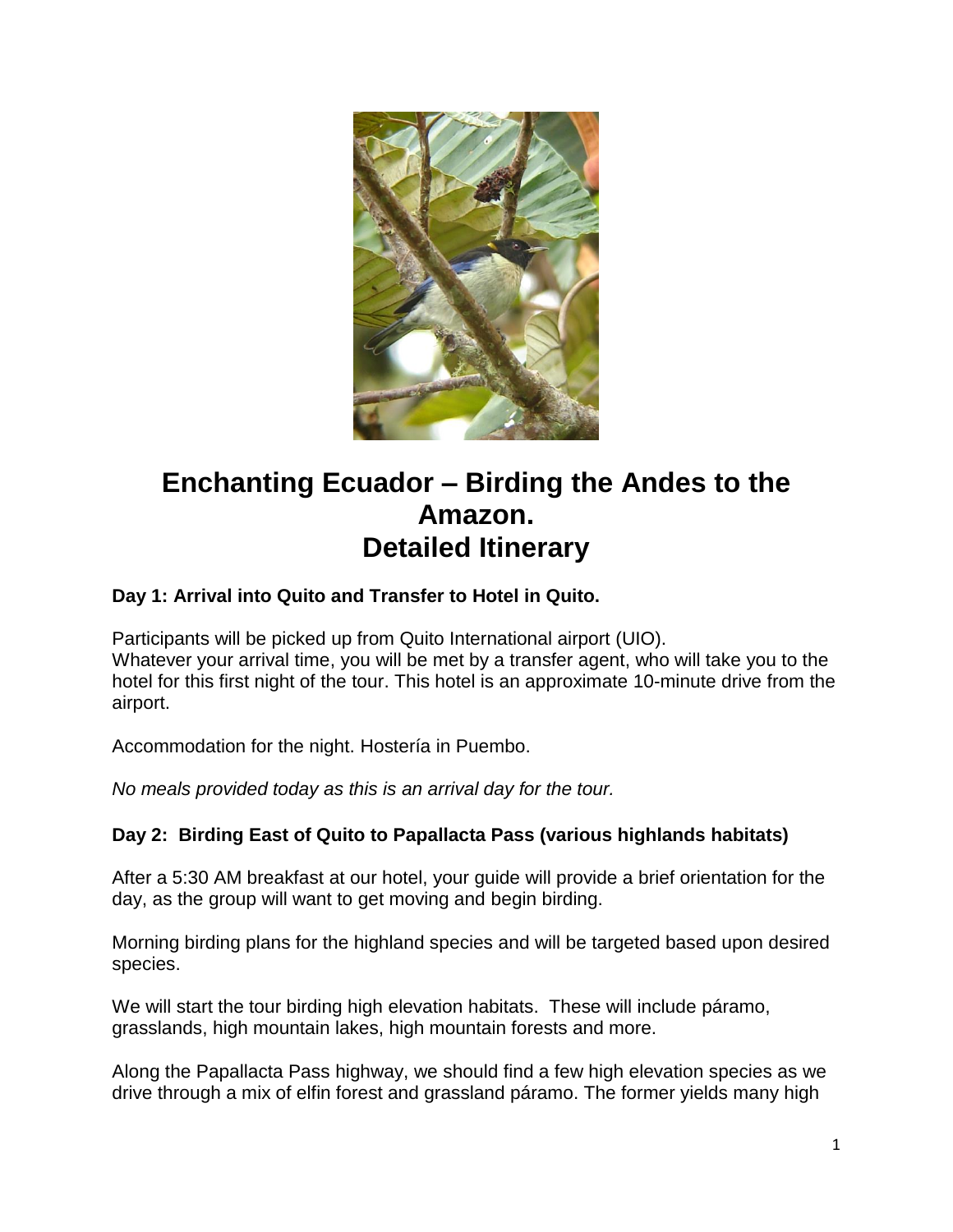elevation cloud-forest and treeline species such as Pearled Treerunner, White-throated Tyrannulet, Agile Tit-Tyrant, Blackish Tapaculo, Plain-colored Seedeater, Cinereous Conebill, among others. Beyond and above, the proper páramo yields Bar-winged Cinclodes, Stout-billed Cinclodes, Black-billed Shrike-Tyrant, Paramo Pipit and Plumbeous Sierra-Finch.

We will start birding the continental divide over the Papallacta Pass where we'll look to find several high elevation hummingbird species near the top, and at several other spots along the way. In the afternoon, we shall enjoy excellent hummingbird species such as Ecuadorian Hillstar, Purple-backed Thornbill and Blue-mantled Thornbill. We may get lucky with several other species as well.

We will also try some other strategic stops along the way over Papallacta pass. Some of the lake stops hopefully will yield Silvery Grebe, along with Andean Gull, Yellow-billed Pintail, Andean Teal and Ruddy Duck (The Andean subspecies *ferruginea*) You will also try to find Páramo Ground-Tyrant, Andean Tit-Spinetail, Giant Conebill, White-browed Spinetail, Many-striped Canastero, Tawny Antpitta and Pale-naped Brushfinch, among others.

As the morning progresses and we will be descending on the eastern slopes of the Andes, where we will have the chance to find species more common on the east slope of the Andes like Red-crested Cotinga, Spectacled Whitestart, Brown-bellied Swallow, Cinereous Conebill, Blue-backed Conebill, Black Flowerpiercer, Plain-collared Seedeater, Plumbeous Sierra-Finch, and Hooded Siskin. Here we can also get better looks at Pearled Treerunner, White-crested Elaenia, White-banded Tyrannulet, Agile Tit-Tyrant, Mountain Wren, Citrine Warbler, Black-backed Bush-Tanager, the rare Masked Mountain-Tanager, and also Black-chested Mountain-Tanager, Viridian Metaltail, Shinning Sunbeam, Great Sapphirewing, White-chinned Thistletail and maybe even Páramo Seedeater.

For a well-deserved hot lunch, we will visit the Guango Resort grounds and facilities.



The Guango Resort and reserve is famous for hummingbird feeders and a short walk of 30 to 90 minutes through the reserve can add several new species to the tour.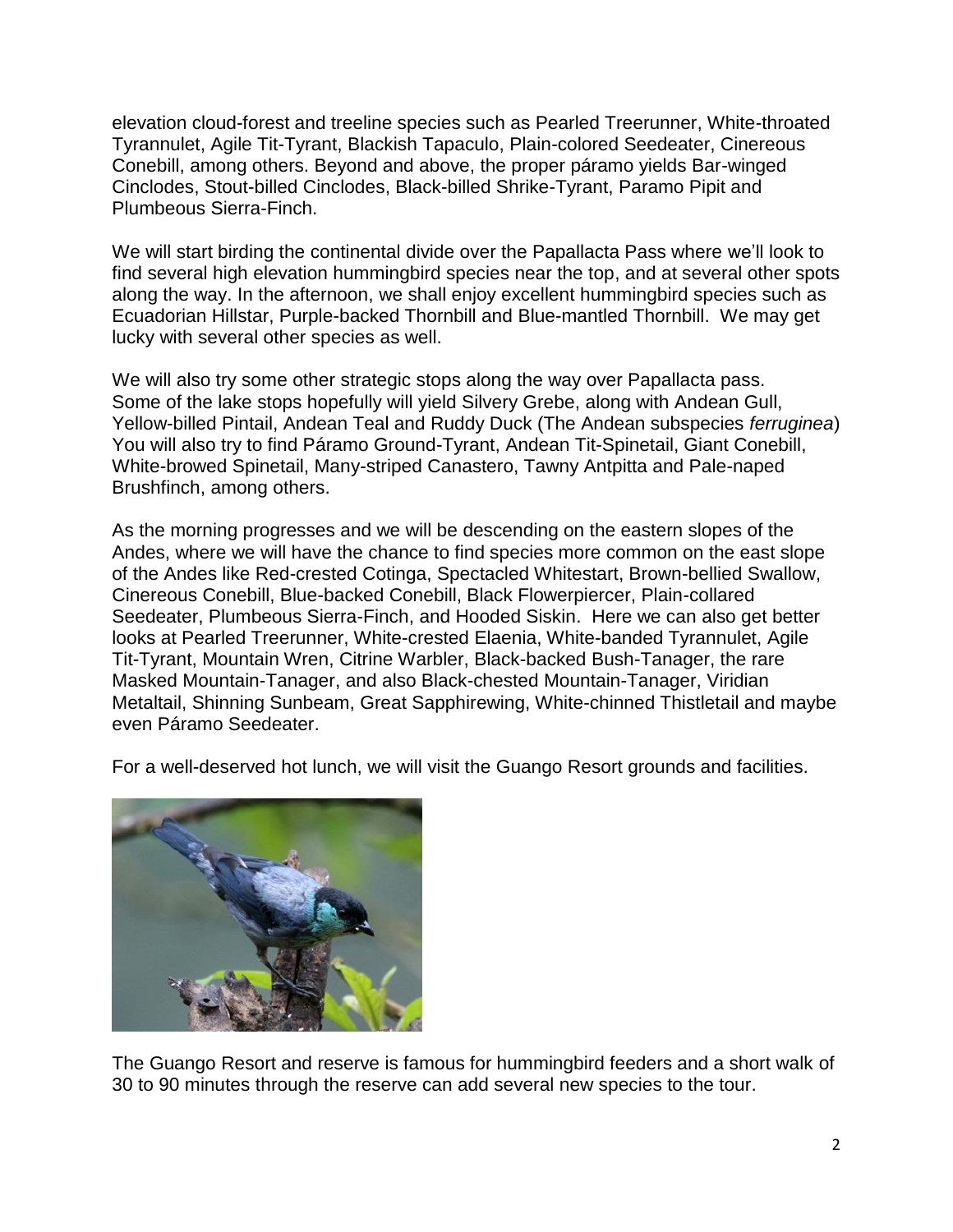The most difficult thing upon arrival will be peeling away from the hummingbirds to walk the reserve before the heat of the mid-day sun kicks in.

On the Guango Reserve grounds there is a nice little bridge where we can find Torrent Duck, though it may be a bit more difficult during mid-day. Other good species at the reserve include Glossy Flowerpiercer, Turquoise Jay, Northern Mountain Cacique, Plushcap, Slaty Brushfinch, Black-capped Hemispingus, Gray-hooded Bush-Tanager, White-capped Dipper, Masked Flowerpiercer, Andean Guan and Smoky Bush-Tyrant.

At Guango, the hummingbird feeders will be the most essential birding. While studying the hummingbird feeders at the lodge we should find Lesser (formerly Green) Violetear, Mountain Velvetbreast, Bronzy Inca, Sword-billed Hummingbird, Chestnut-breasted Coronet, Tourmaline Sunangel, Tyrian Metaltail, Long-tailed Sylph, White-bellied Woodstar, and Gorgeted Woodstar if lucky. We may also be fortunate here to see Glowing Puffleg and Mountain Avocetbill.



After lunch, we will move on toward San Isidro Lodge and Reserve about one hour away, giving us an early afternoon arrival time.

Afternoon plans will depend upon interest of participants and what species you have found to date. San Isidro has a great number of birding options including hummingbird feeders, several excellent birding trails here, and the road outside the lodge is often incredibly productive.

Everyone will enjoy the hummingbird feeders and will likely add to your list Bronzy Inca, Buff-tailed Coronet, Chestnut-breasted Coronet, Fawn-breasted Brilliant, Long-tailed Sylph, Gorgeted Woodstar and likely a few more species.

Birding along the road outside the lodge is often the best way to wrap up late afternoon birding here. Birding the road along the reserve often results in views of the stunning Highland Motmot and Andean Solitaire.

We'll spend the night at San Isidro Lodge, and here we should find their local owl species, the "San Isidro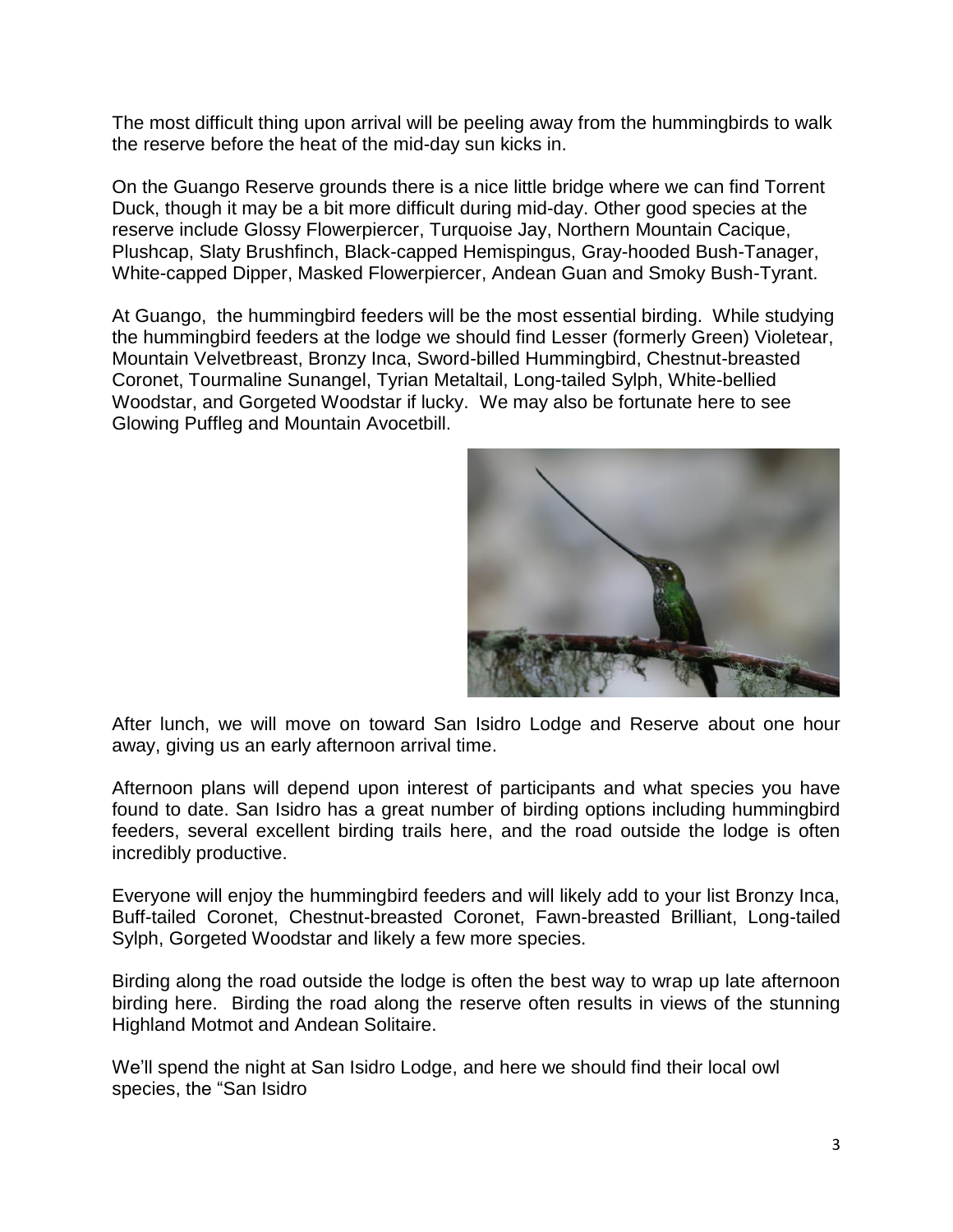Owl". This bird is similar to the Black-and White Owl, though has as yet been split into a separate species.

Accommodation for the night at San Isidro.

*Meals in Package for Today: Breakfast, Lunch and Supper.*

## **Day 3: Full Day Birding San Isidro**

You will again start early with breakfast at 5:30 AM, birding out the front door at 6:00 AM.

The montane cloud forest around this lodge supports similar species to the Cordillera de Guacamayos and the lodge is an ideal base from which to explore the area. Several features make the area attractive to birders immediately. Some potential trip birds likely to be added in the morning at San Isidro include White-capped Parrot, Powerful Woodpecker, Rufous-crowned Tody-Flycatcher, Pale-edged Flycatcher, Smoky Bush-Tyrant, Inca Jay, Black-billed Peppershrike, Saffron-crowned Tanager and dozens of other species.



Just outside the cabin door, the forest awaits, where mixed understory and canopy flocks seemingly drip from the foliage. You will hope to find Masked Trogon, Black-billed Mountain-Toucan, Streak-capped Treehunter, Striped Treehunter, Streak-headed Antbird and Barred Antthrush. Marble-faced Bristle-Tyrant, Variegated Bristle-Tyrant and Sulphur-bellied Tyrannulet are a few of the list of varied tyrannids to be found in the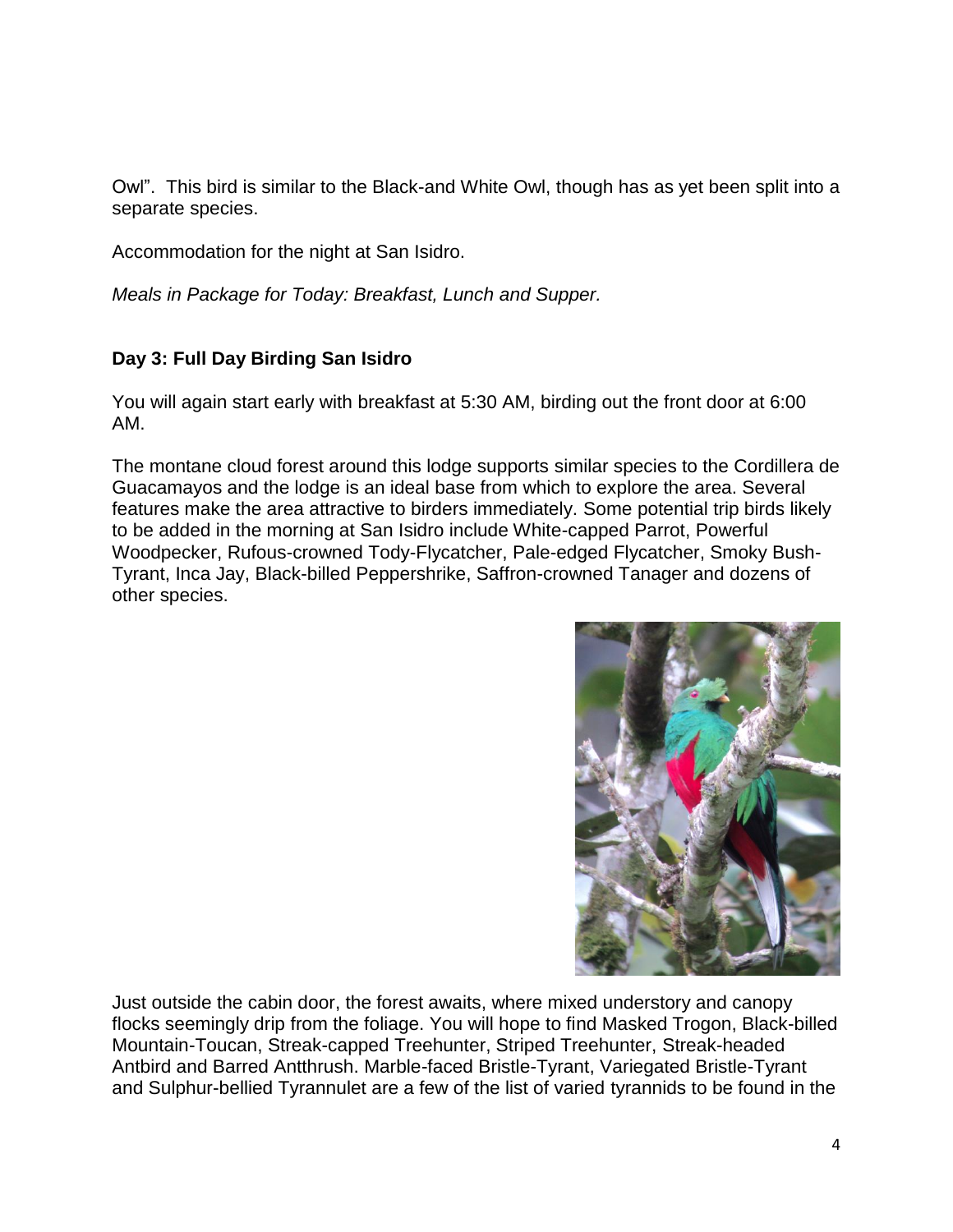mixed species flocks. Also be on the lookout for Black-chested Fruiteater, Dusky Piha, Pale-footed Swallow, Chestnut-breasted Chlorophonia and Golden-collared Honeycreeper. A wonderful selection of colorful tanager species can be found, including Flame-faced Tanager and White-capped Tanager. The gregarious Northern Mountain Cacique and Subtropical Cacique should be found. These species, among many others, are residents here and are frequently seen by visiting birders.

San Isidro birds include a few rarities which may be found, including Highland Tinamou, Greater Scythebill, Bicolored Antvireo, Peruvian Antpitta, Giant Antpitta, White-rimmed Brushfinch and maybe White-faced Nunbird.

During one of the mornings we will certainly attend an antpitta feeding station to look for White-bellied Antpitta.

Around mid-day, you will have lunch and your guide will consider the best plan for the afternoon.

Afternoon birding could entail some time at the hummingbird feeders and birding the surrounding habitats. Some of the common species in the reserve are Crimson-mantled Woodpecker, Streaked Tuftedcheek, Pearled Treerunner, Strong-billed Woodcreeper, Montane Woodcreeper, Ashy-headed Tyrannulet, White-tailed Tyrannulet, Streaknecked Flycatcher, Cinnamon Flycatcher, Smoke-colored Pewee, Golden-crowned Flycatcher, Barred Becard, Brown-capped Vireo, Russet-crowned Warbler, Capped Conebill, Bluish Flowerpiercer, White-sided Flowerpiercer, Blue-winged Mountain-Tanager, Common Chlorospingus, Orange-bellied Euphonia, Black-eared Hemispingus, Northern Mountain Cacique, Subtropical Cacique and Russet-backed Oropendola.

Tonight the group is again at San Isidro.

*Meals in Package for Today: Breakfast, Lunch and Supper .*

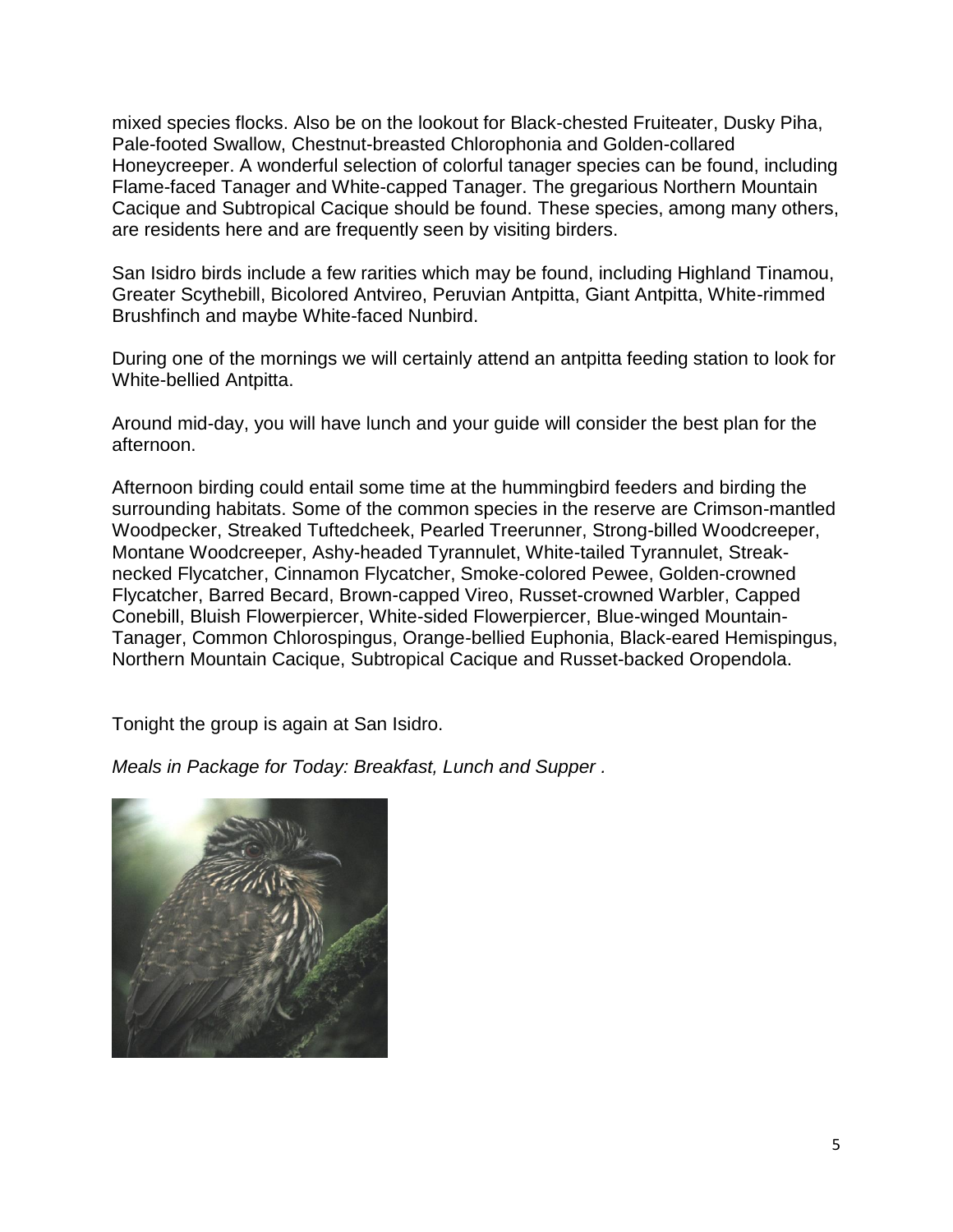## **Day 4: Birding Loreto Road to Wildsumaco**

Another early start will be in order with breakfast at 5:30 AM, and birding starting at 6:00 AM.

Morning birding and departure plans depend upon species seen so far. Your bird guide will exercise sound judgement to maximize the species for the day.

As we drive toward Wildsumaco, we will make a few brief stops for birding along the Loreto Road. The road was formerly a great birding road; however, since the paving of this road, the birding is limited to only a few spots. Some of the birds you will be looking for along the way include Cliff Flycatcher, Blackish Nightjar, White-tailed Hillstar and the rare and hard-to-find Orange-breasted Falcon.

By late afternoon, we will arrive at Wildsumaco, a lodge dedicated to saving East Andean foothill forests, which will give us some time to study the different hummingbird feeders. We will be looking for Violet-headed Hummingbird, Fork-tailed Woodnymph, Golden-tailed Sapphire, Ecuadorian Piedtail, Peruvian Racket-tail, Napo Sabrewing, Wire-crested Thorntail, Many-spotted Hummingbird, Black-throated Brilliant, Gould's Jewelfront, and the seasonal Green-fronted Lancebill and Rufous-vented Whitetip.

Tonight the group will stay at Wildsumaco.

*Meals in Package for Today: Breakfast, Lunch and Supper.*



# **Days 5 & 6: Two Full Days Birding Wildsumaco**

You will spend two full days birding at Wildsumaco and surrounding areas. The Piha and FACE trails make for terrific birding walks, and one of the two will start the day.

 On Piha, we'll hope to find Gray-tailed Piha, Buff-throated Tody-Tyrant, Chestnutcrowned Gnateater, Black-streaked Puffbird and Rufous-breasted Wood-Quail.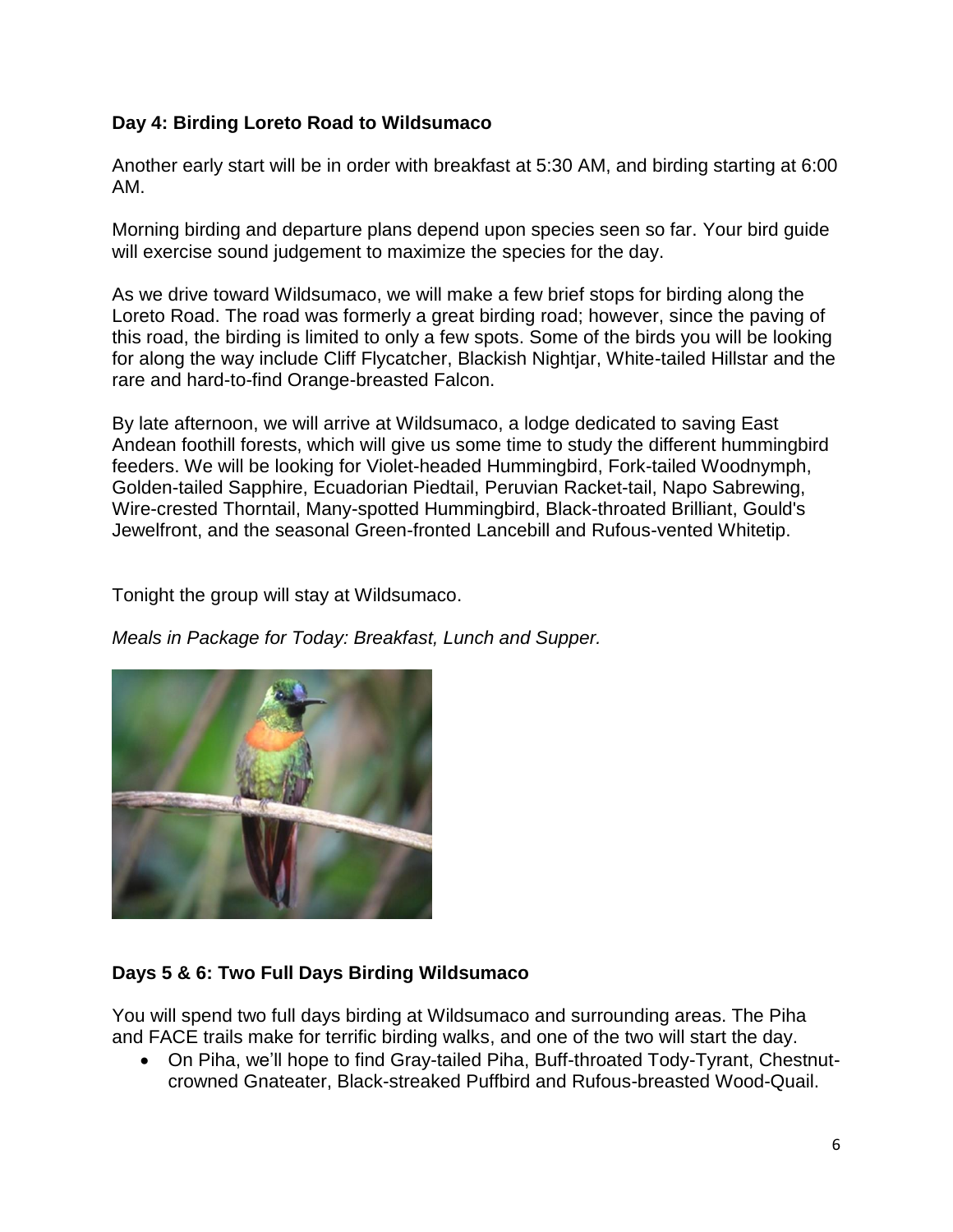Other trails in the area offer additional birding. Ideally, you will also get looks at some super skulkers, like Plain-backed Antpitta and Rufous-breasted Antthrush.

 We likely find time for the FACE trail today. There you will look for Short-tailed Antthrush, White-tipped Sicklebill and White-capped Manakin. Other fantastic birds here include Andean Laniisoma, Scarlet-breasted Fruiteater, Fiery-throated Fruiteater and Yellow-throated Spadebill. At night, you will try for Band-bellied Owl, Black-banded Owl and Vermiculated Screech-Owl.

At noon you will have lunch back at the very comfortable Wildsumaco Lodge. Wildsumaco is surrounded by excellent birding forest, and your guide will find many opportunities to fill out the birding day. There will very likely be a need for a few hours of siesta and lunch at mid-day, and after that there will be plenty of birding time remaining here.

Other birds you will seek here include Coppery-chested Jacamar, Channel-billed Toucan, Military Macaw, Ochre-breasted Antpitta, Northern White-crowned Tapaculo, White-backed Fire-eye, Ecuadorian Tyrannulet, Red-billed Tyrannulet, Olive-chested Flycatcher, Shrike-like Cotinga (very rare), Blue-rumped Manakin. Rufous-naped Greenlet and Chestnut-breasted Wren.

For two nights the group will stay at Wildsumaco.

*Meals in Package for these two days: Breakfast, Lunch and Supper.*

#### **Day 7: AM Birding Wildsumaco; PM Transfer to Amazon Basin with Some Birding Upon Arrival**

You will again start early (breakfast at 5:30 AM) and birding out the door at 6:00 AM..

We will enjoy some of the wonderful birding trails during the morning here, likely trying some spots close to the lodge. Target birds will include Buckley's Forest-Falcon, Rufous-breasted Wood-Quail, Spot-winged Parrotlet, Foothill Screech-Owl, Bandbellied Owl, Dusky Spinetail, Foothill Elaenia, Black-and-white Tody-Flycatcher, Fulvous-breasted Flatbill, Yellow-throated Spadebill, Scarlet-breasted Fruiteater, Fierythroated Fruiteater, Shrike-like Cotinga (very rare), Gray-tailed Piha, Blue-rumped Manakin, Golden-collared Honeycreeper and Olive Finch.

After lunch and during the hot part of the day we will begin our drive to the city of Coca – also known as Puerto Francisco de Orellana. Somewhere along the drive, and time permitting, we will look for birds along some of the grassy habitats in search of Caquetá Seedeater, Chestnut-bellied Seedeater and Lesser (Chestnut-bellied) Seed-Finch. You should arrive in the city of Coca no later than 4:30 to 5:00 PM and begin an eventful boat ride to Yarina Lodge on the Rio Napo.

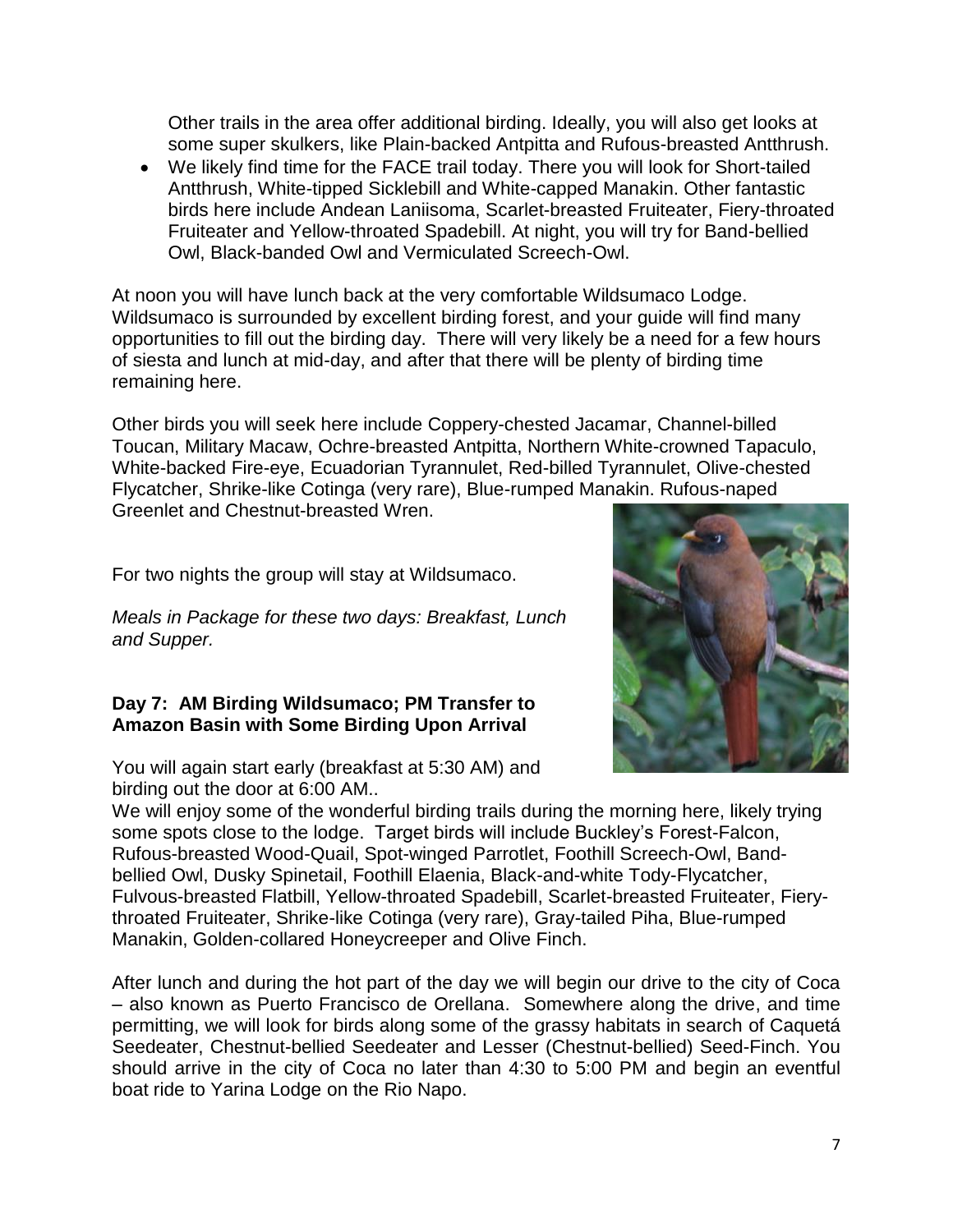

This boat trip to Yarina should allow us views of Capped Heron, Cocoi Heron, Striated Heron, Greater Yellow-headed Vulture, Osprey, Plumbeous Kite, Black Caracara, Yellow-headed Caracara, Collared Plover, Laughing Gull (seasonal), Yellow-billed Tern, Large-billed Tern, Black Skimmer, Greater Ani, Ringed Kingfisher, Amazon Kingfisher, Green Kingfisher, Swallow-winged Puffbird, Drab Water Tyrant, White-winged Swallow, Gray-breasted Martin, Brown-chested Martin, White-banded Swallow, Violaceous Jay, Shiny Cowbird, Giant Cowbird, Yellow-rumped Cacique, Russet-backed Oropendola and Crested Oropendola.

Accommodation for the night. Yarina Lodge.

*Meals in Package for Today: Breakfast, Lunch and Supper.*

#### **Days 8, 9 & 10: Birding Yarina Lodge and Reserve**

The Yarina Lodge is owned and managed by Ecuadorian Fernando San Miguel and his family, who also operate the Amazon Dolphin Lodge. Yarina is the lodge nearest the town of Coca. This lodge is reached by a boat along the Napo River and down a Southern tributary of the Napo, the Manduro River in the Orellana province at an elevation of 250 to 300 meters above sea level. The growing bird list for the lodge is a little over 300 species. Here there is some Varzea forest in the area, and most of the habitat is rolling Terra Firme. Though the Yarina does not have the largest list, there are several specialty species well worth seeing here. The Yarina Lodge protects some 550 hectares of forest.

During your stay in Yarina we will develop a routine of early morning rising which will mean having breakfast no later than 5:30 AM every day, with probably an afternoon down time to rest before resuming your birding expeditions at about 3:30 to 4:00 PM. This will be dependent on weather conditions and your guide's good judgment.

The Manduro River that feeds the mighty Napo and flows past the Yarina Lodge is a good place to look for Sungrebe**,** Sunbittern**,** Green-and-rufous Kingfisher and American Pygmy Kingfisher. The artificial lake just above the lodge has a boardwalk, where the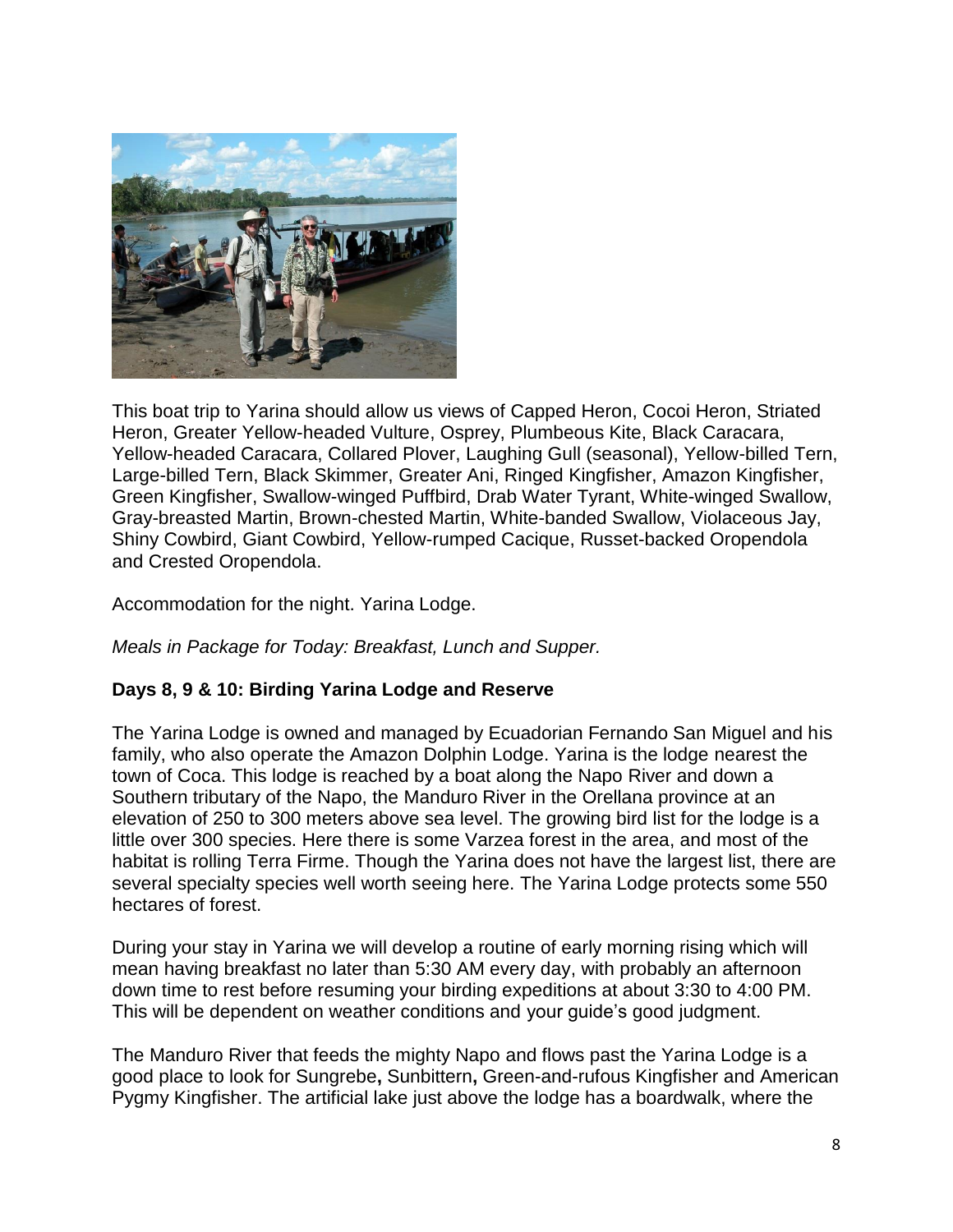rare Orange-eyed Flatbill occurs. A pair of Zigzag Herons can be seen along the stream where this artificial lake flows into the Manduro River.



The Manduro River itself provides good birding excursions for birds other than those mentioned above. During one of the days at the Yarina Reserve you will have a dugout canoe ride to explore the upstream habitat along the Manduro River, birding at leisure as you slowly move through the forest. Some of the species to look for are Cinereous Tinamou, Slate-colored Hawk, Gray-necked Wood-Rail, Tawny-bellied Screech-Owl, Great Potoo, Rufous-breasted Hermit, Fork-tailed Woodnymph, Amazonian White-tailed (Green-backed) Trogon, Blue-crowned Trogon, Long-billed Woodcreeper**,** Moustached Antwren**,** Spot-winged Antbird**,** Plumbeous Antbird**,** White-shouldered Antbird**,** Spotbacked Antbird**,** Masked Crimson Tanager and Gray-headed Tanager. Even though there are no big stands of *Mauritia* Palms, the uncommon Point-tailed Palmcreeper can be seen upstream from the lodge along the Manduro River and we will surely give it a try.

Downstream from the lodge along the Manduro River there is another artificial lake where you will take a short dugout canoe ride to look for birds from a short viewing tower. There are no specialties, but many of the commoner varzea type habitat species occur here, e.g., Wattled Jaçana, Scarlet-crowned Barbet, Gray-capped Flycatcher and Thrush-like Wren. This artificial lake will be worth visiting during one of your afternoons.

One of the days you will undertake an excursion to some river islands along the Napo River just down from Yarina Lodge.

The weather pattern in the eastern Andes, and stormy rains over the headwaters, can force changes in water level flowing down the mighty Napo River. This continuous change in water level causes constant movement of sediments along the river banks.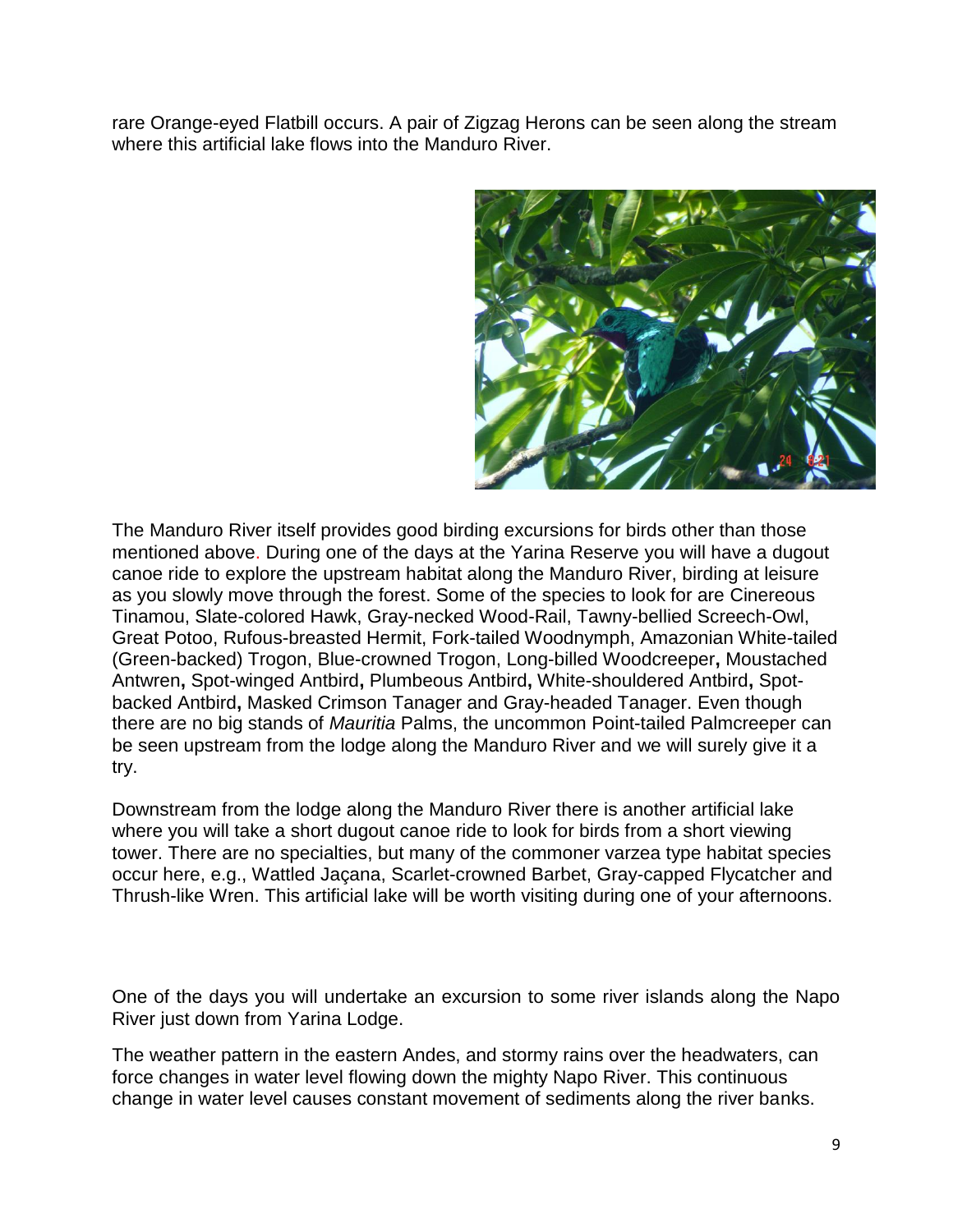This creates sandbanks that can last through to the next rainy season. Some of these sandbanks can also become islands of various sizes in the middle of the river. At times the water channel is modified to the point that these sand islands keep growing larger in size and begin to be colonized by pioneering vegetation. Certain islands are washed away yearly, while others last for years. This process allows a slow change in the habitats through succession of the dominant vegetation that begins with low-growing early succession scrub, to Gynerium cane, which in turns give away to the Cecropia dominated habitat. Some of the oldest islands reach the point where they are dominated by tall forest akin to that of the Varzea.

All the different stages of the various river islands are the sporadic homes of a group of specialized bird species that live only in these river islands. Local guides and outboard motor operators know the best islands to look for some of these birds. Some islands have trails that have been cut to allow you walk on them with the purpose of birdwatching.



Today's visit to one or two of these river islands will give you the chance to look for Slender-billed Kite**,** Plumbeous Kite, Great Black Hawk**,** Roadside Hawk, Short-tailed Hawk, Black Caracara, Gray-breasted Crake, Pale-vented Pigeon, Ruddy Ground-Dove, Little Cuckoo, Ladder-tailed Nightjar, Olive-spotted Hummingbird, Swallow-wing, Spot-breasted Woodpecker, Yellow-tufted Woodpecker, Little Woodpecker, Lineated Woodpecker, Lesser Hornero, Dark-breasted Spinetail, Plain-crowned Spinetail, Whitebellied Spinetail**,** Parker's Spinetail**,** Barred Antshrike**,** Castelnau's Antshrike**,** Black-andwhite Antbird**,** Mouse-colored Tyrannulet**,** Mottle-backed Elaenia**,** River Tyrannulet**,**  Lesser Wagtail-Tyrant**,** Spotted Tody-Flycatcher**,** Fuscous Flycatcher**,** Drab Water-Tyrant, White-winged Swallow, Brown-chested Martin, Gray-breasted Martin, Blue-andwhite Swallow, White-banded Swallow, Southern Rough-winged Swallow, Orangeheaded Tanager, Grayish Saltator, Lesser Seed-Finch**,** Large-billed Seed-Finch**,**  Caquetá Seedeater**,** Lined Seedeater**,** Lesson's Seedeater (Nov-Apr.), Black-and-white Seedeater, Chestnut-bellied Seedeater, Yellow-browed Sparrow and Oriole Blackbird.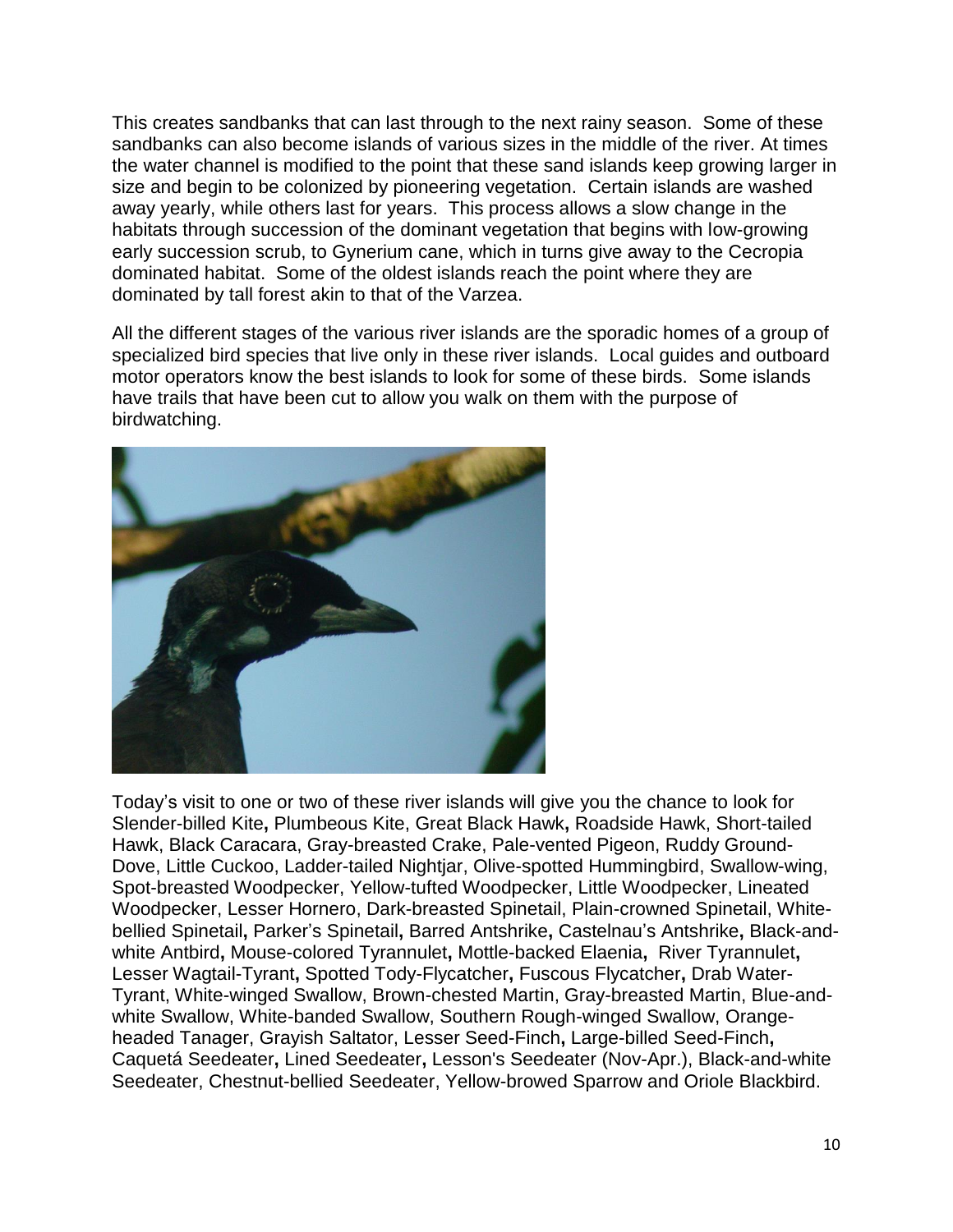The Napo River excursion will be a good opportunity to look for Neotropic Cormorant, Cocoi Heron**,** Striated Heron, Capped Heron**,** Greater Yellow-headed Vulture, King Vulture, Plumbeous Kite, Great Black Hawk, Roadside Hawk, Black Caracara, Yellowheaded Caracara, Bat Falcon, Common Piping-Guan, Southern Lapwing, Pied Plover, Collared Plover, Large-billed Tern, Yellow-billed Tern, Sand-colored Nighthawk, Ringed Kingfisher, Amazon Kingfisher, Green Kingfisher, White-eared Jacamar, Swallow-wing and Chestnut-eared Araçari.



The various Terra Firme trails, particularly the main trail from the lodge, will provide a great opportunity to look for birds like Marbled Wood-Quail, Ruddy Quail-Dove, a roosting Long-tailed Potoo, White-bearded Hermit, Straight-billed Hermit, Black-tailed Trogon, Amazonian Violaceous Trogon, Spotted Puffbird**,** Brown Nunlet**,** Ruddy Foliage-gleaner, Fasciated Antshrike, Undulated Antshrike, Plain-winged Antshrike, Mouse-colored Antshrike, Plain-throated Antwren**,** Long-winged Antwren**,** Banded Antbird, Black-faced Antbird, Yellow-browed Antbird**,** Lunulated Antbird, Scale-backed Antbird, Black-spotted Bare-eye**,** Striated Antthrush, Black-faced Antthrush, White-eyed Tody-Tyrant**,** Screaming Piha**,** White-crowned Manakin**,** Blue-crowned Manakin, Wingbarred Piprites, Southern Nightingale-Wren and Musician Wren.

Many canopy dwelling species can be seen along forest edges and several viewing points. Other bird possibilities include King Vulture**,** Double-toothed Kite, White Hawk, Black-faced Hawk**,** Ornate Hawk-Eagle, Blue-and-yellow Macaw, Black-headed Parrot**,**  Mealy Amazon**,** Black-bellied Cuckoo**,** Ocellated Poorwill, Pale-rumped Swift, Whitenecked Puffbird, Pied Puffbird, White-fronted Nunbird, Many-banded Aracari, Lettered Aracari, Ivory-billed Aracari, Golden-collared Toucanet, Channel-billed Toucan, Whitethroated Toucan, Scale-breasted Woodpecker, Chestnut-winged Hookbill**,** Cinnamonthroated Woodcreeper, Spot-winged Antshrike**,** Pygmy Antwren**,** Gray Antbird, Goldenfaced Tyrannulet, Yellow-browed Tody-Flycatcher**,** Zimmer´s Flatbill**,** Eastern Sirystes, Grayish Mourner, Black-capped Becard, Plum-throated Cotinga, Spangled Cotinga, Bare-necked Fruitcrow, Dusky-capped Greenlet, Purple Honeycreeper, Green Honeycreeper, Blue Dacnis, Black-faced Dacnis, Yellow-bellied Dacnis, Opal-rumped Tanager, Opal-crowned Tanager, Paradise Tanager, Green-and-gold Tanager, Yellow